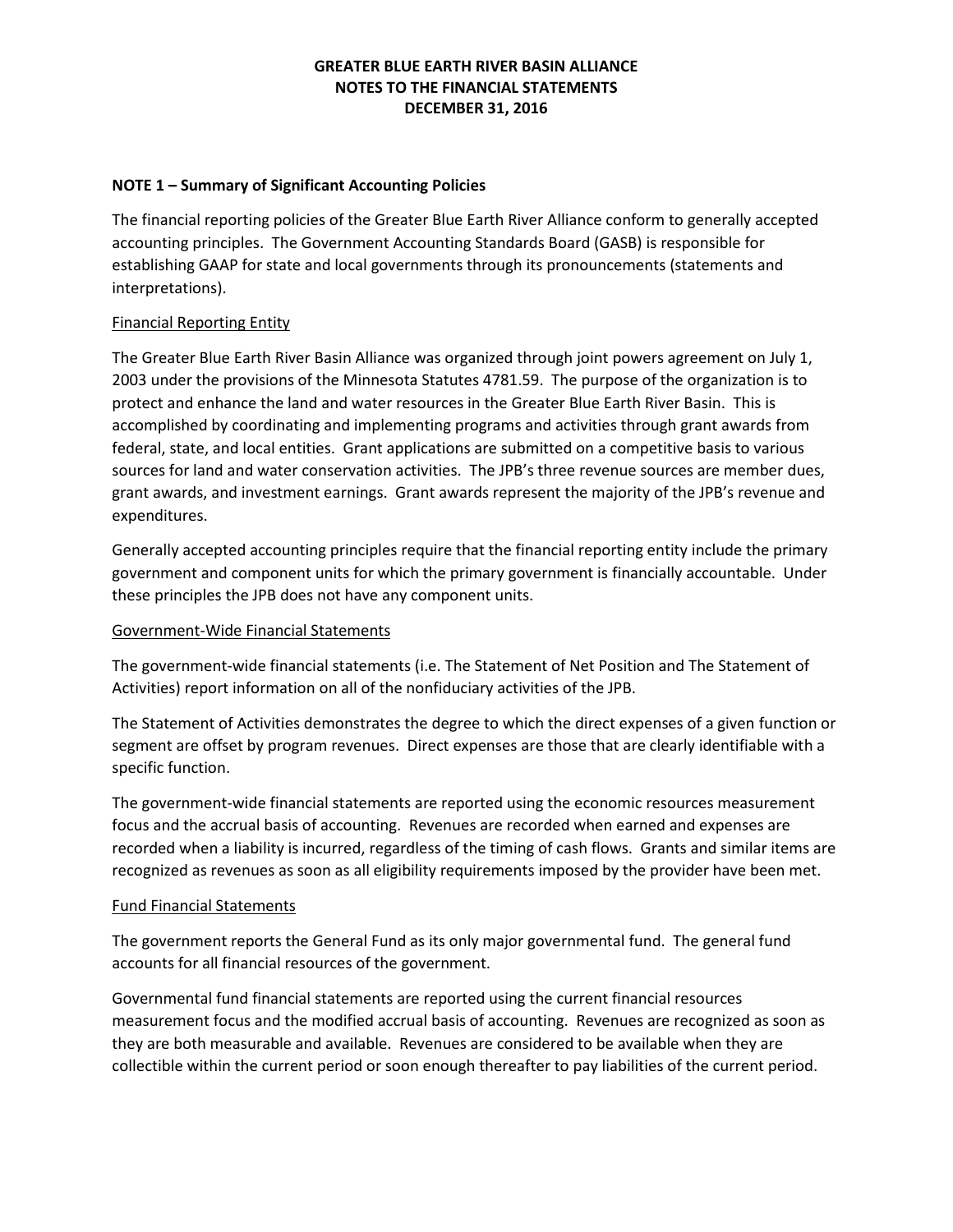For this purpose the JPB considers all revenues, except reimbursement grants, to be available if they are collected within 60 days of the end of the current fiscal period.

Reimbursement grants are considered available if they are collected within one year of the end of the current fiscal period. Expenditures are recorded when a liability is incurred under accrual accounting.

Intergovernmental revenues are reported in conformity with the legal and contractual requirements of the individual programs. Generally, grant revenues are recognized when the corresponding expenditures are incurred.

Investment earnings are recognized when earned. Other revenues are recognized when they are earned. Other revenues are recognized when they are received in cash because they are usually not measurable until then.

In accordance with Governmental Accounting Standards Board Statement No. 33, *Accounting and Financial Reporting for Nonexchange Transactions*, revenues for nonexchange transactions are recognized based on the principal characteristics of the revenue. Exchange transactions are recognized as revenue when the exchange occurs.

## Budget Information

The JPB adopts an estimated revenues and expenditures budget for the general fund. Comparisons of estimated revenues and budgeted expenditures to actual are presented in the financial statements in accordance with generally accepted accounting principles. Amendments to the original budget require Board approval. Appropriations lapse at year-end. The JPB does not use encumbrance accounting.

## Use of Estimates

The preparation of financial statements in conformity with generally accepted accounting principles requires management to make estimates and assumptions which affect; the reported amounts of assets and liabilities, the disclosure of contingent assets and liabilities at the date of the financial statements, and the reported amounts of revenues and expenditures during the reporting period. Actual results could differ from those estimates.

## Assets, Liabilities and Net Position

# Assets

Investments are stated at fair value, except for non-negotiable certificates of deposits which are on a cost basis and short-term money market investments, which are stated at amortized cost.

Capital assets are reported on a net (depreciated) basis. General capital assets are valued at historical or estimated historical cost.

## Unearned Revenue

Governmental funds and government-wide financial statements report unearned revenue in connection with resources that have been received, but not yet earned.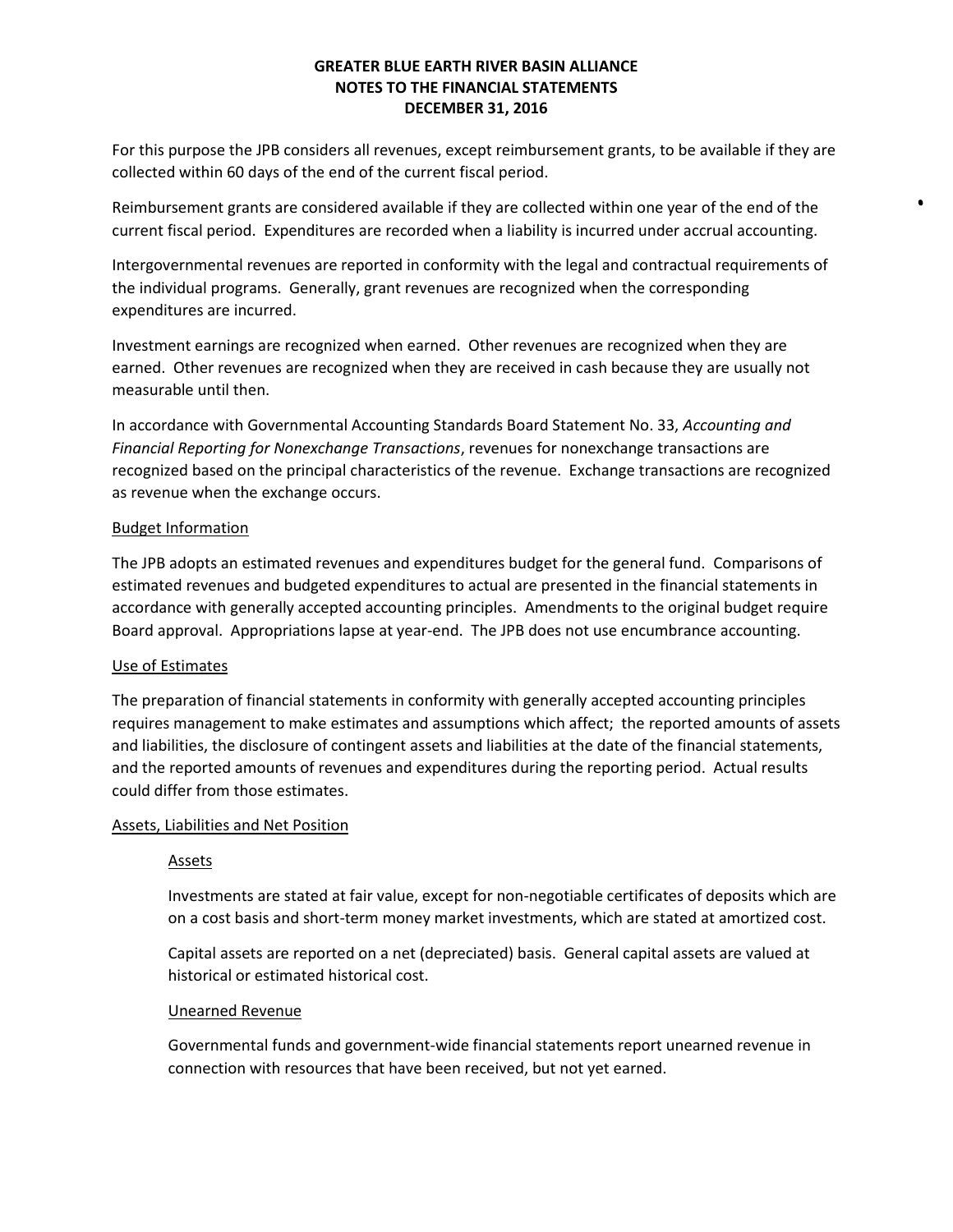#### Classification of Net Position

Net position in the government-wide financial statements is classified in the following categories:

Investment in capital assets – the amount of the net position representing capital assets net of accumulated depreciation.

Restricted net position – the amount of net position for which external restrictions have been imposed by creditors, grantors, contributors, or laws or regulations of other governments; and restrictions imposed by law through constitutional provisions or enabling legislation.

Unrestricted net position – the amount of net position that does not meet the definition of restricted or investment in capital assets.

## Classifications of Fund Balance

Fund balance is divided into five classifications based primarily on the extent to which the JPB is bound to observe constraints imposed upon the use of the resources in the General Fund. The classifications are as follows:

Nonspendable – the nonspendable fund balance category includes amounts that cannot be spent because they are not in spendable form, or are legally or contractually required to be maintained intact. The "not in spendable form" criterion includes items that are not expected to be converted to cash.

Restricted – fund balance is reported as restricted when constraints placed on the use of resources are either externally imposed by creditors (such as through debt covenants), grantors, contributors, or laws or regulations of other governments; or are imposed by law through constitutional provisions or enabling legislation.

Committed – the committed fund balance classification includes amounts that can be used only for the specific purposes imposed by formal action (resolution) of the Board. Those committed amounts cannot be used for any other purposes unless the Board removes or changes the specified use by taking the same type of action (resolution) it employed to previously commit those amounts.

Assigned – amounts in the assigned fund balance classification the JPB intends to use for specific purposed that do not meet the criteria to be classified as restricted or committed. In the General Fund, assigned amounts represent intended uses established by the Board of the Board Administrator who has been delegated that authority by Board resolution.

Unassigned – Unassigned Fund balance is the residual classification for the general fund and includes all spendable amounts not contained in the other fund balance classifications.

The JPB applies restricted resources first when expenditures are incurred for purposes for which either restricted or unrestricted (committed, assigned, and unassigned) amounts are available.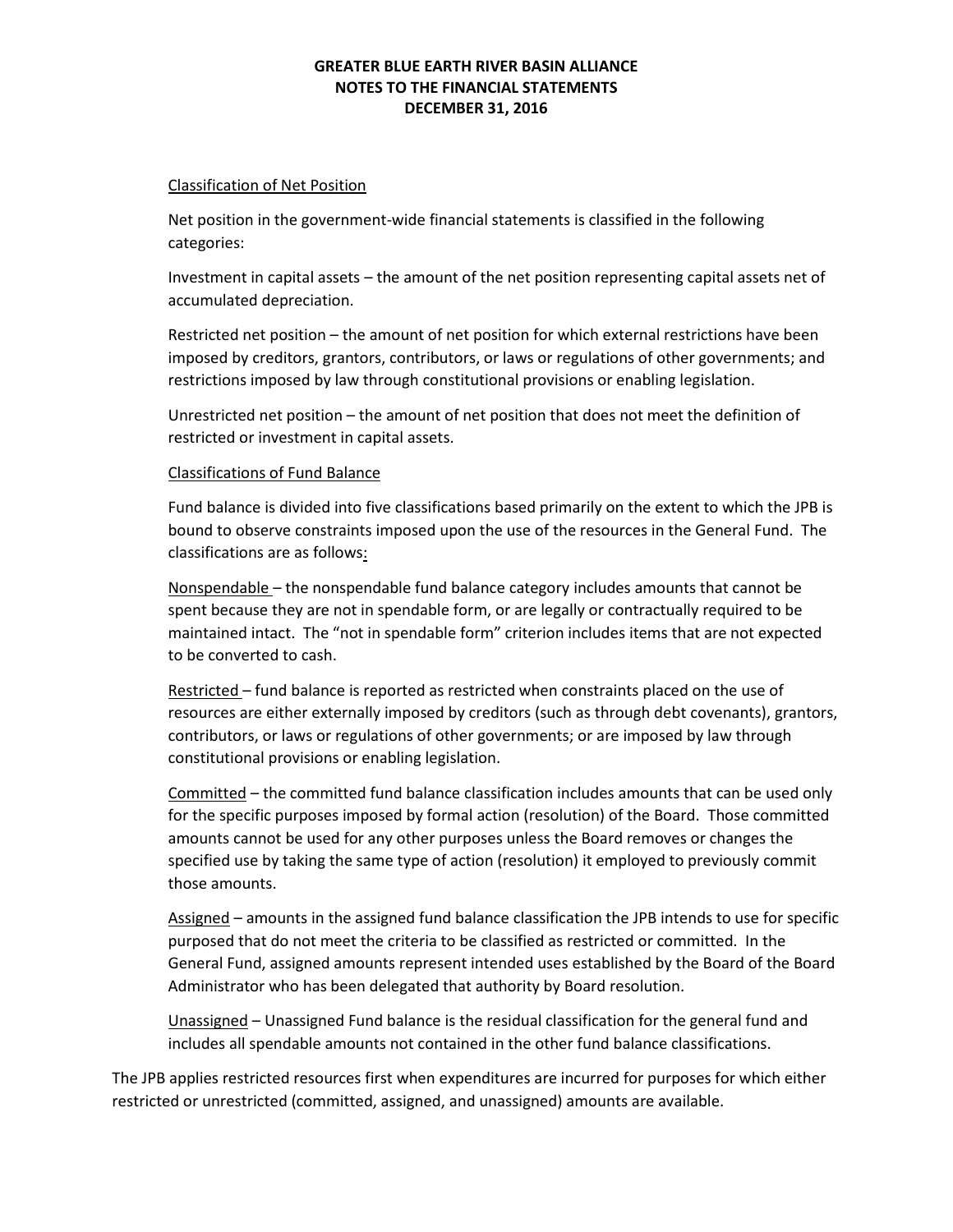Similarly, within unrestricted fund balance, committed amounts are reduced first followed by assigned and then unassigned amounts when expenditures are incurred for purposes for which amounts in any of the unrestricted fund balance classifications could be used.

## Vacation and Sick Leave

Under the JPB's policies, all employee time is contracted with participating counties or soil and water conservation districts. Employee benefits are paid and accrued by the counties and soil and water districts.

# Risk Management

The JPB is exposed to various risks of loss related to tort; theft of, damage to, and destruction of assets; errors and omissions; injuries to employees; workers' compensation claims; and natural disasters. Property and casualty liabilities and workers' compensation are insured through Minnesota Counties Intergovernmental Trust. The AJPB retains risk for the deductible portion of the insurance. The amounts of these deductibles are considered immaterial to the financial statements.

The Minnesota Counties Intergovernmental Trust is a public entity risk pool currently operated as a common risk management and insurance program for its members. The JPB pays an annual premium based on its annual premium based on its annual payroll. There were no significant increases or reductions in insurance from the previous year or settlements in excess of insurance coverage for any of the past three fiscal years.

# **Note 2 – Line of Credit**

On December 30, 2013 the JPB signed a line of credit agreement for \$60,000. The JPB borrowed \$60,000 in December 2016 and have an outstanding balance of \$60,000 on December 31, 2016. Thee note has an interest rate of 4.00% and matures on February 10, 2017.

## Unearned Revenue

Unearned revenue represents unearned advances from the Minnesota Board of Water and Soil Resources (BWSR) for administrative service grants and for the cost-share program. Revenues will be recognized when the related program expenditures are recorded. Unearned revenue for the year ended December 31, 2016, consists of the following: Clean Water Partnership Funds - \$35,325.00, Clean Water Legacy Funds – \$210,322.96.

## **Deposits**

Minnesota Statutes 118A.02 and 118A.04 authorize the JPB to designate a depository for public funds and to invest in certificates of deposit. Minnesota Statute 118A.03 requires that all JPB deposits be protected by insurance, surety bond, or collateral. When not covered by insurance or surety bonds, the market value of the collateral pledged shell be at least ten percent more than the amount on deposit (plus accrued interest) at the close of the financial institution's banking day.

Authorized collateral includes treasury bills, notes and bonds; issues of U.S. government agencies; general obligation rate "A" or better; revenue obligations rated "AA" or better; irrevocable standard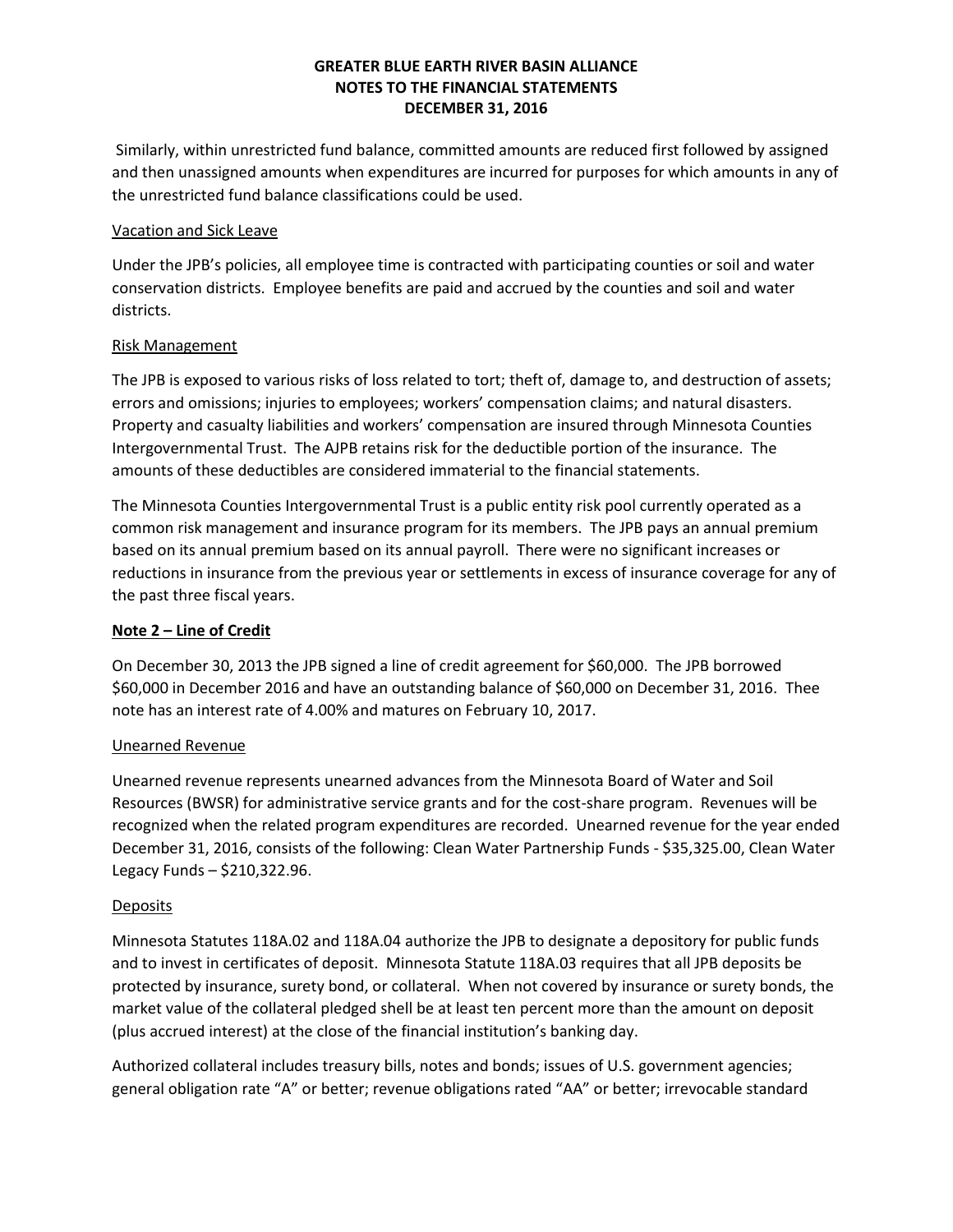letters of credit issued by the Federal Home Loan Bank; and certificates of deposit. Minnesota Statutes require that the securities pledged as collateral be held in safekeeping in a restricted account at the Federal Reserve Bank or in an account at a trust department of a commercial bank or other financial institution that is now owned or controlled by the financial institution furnishing the collateral.

# Custodial Credit Risk Deposits

Custodial credit risk is the risk that in the event of a financial institution failure, the JPB's deposits may not be returned to it. The JPB does not have a deposit policy for custodial credit risk. As of December 31, 2015, the JPB's deposits were not exposed to custodial risk.

## **Note 3 – Operating Leases**

The Cottonwood Soil and Water Conservation provides office space for the JPB.

## **Note 4 – Reconciliation of Fund Balance to Net Position**

| Governmental Fund Balance, January 1       | \$3,204  |
|--------------------------------------------|----------|
| Less: Excess of Expenditures Over Revenues | 18.753   |
| Government Fund Balance: December 31       | \$21,957 |
| <b>Net Position</b>                        | \$21.957 |

## **Note 5 – Reconciliation of Change in Fund Balance to Change in Net Position**

| Change in Fund Balance | \$18,753 |
|------------------------|----------|
| Change in Net Position | \$18,753 |